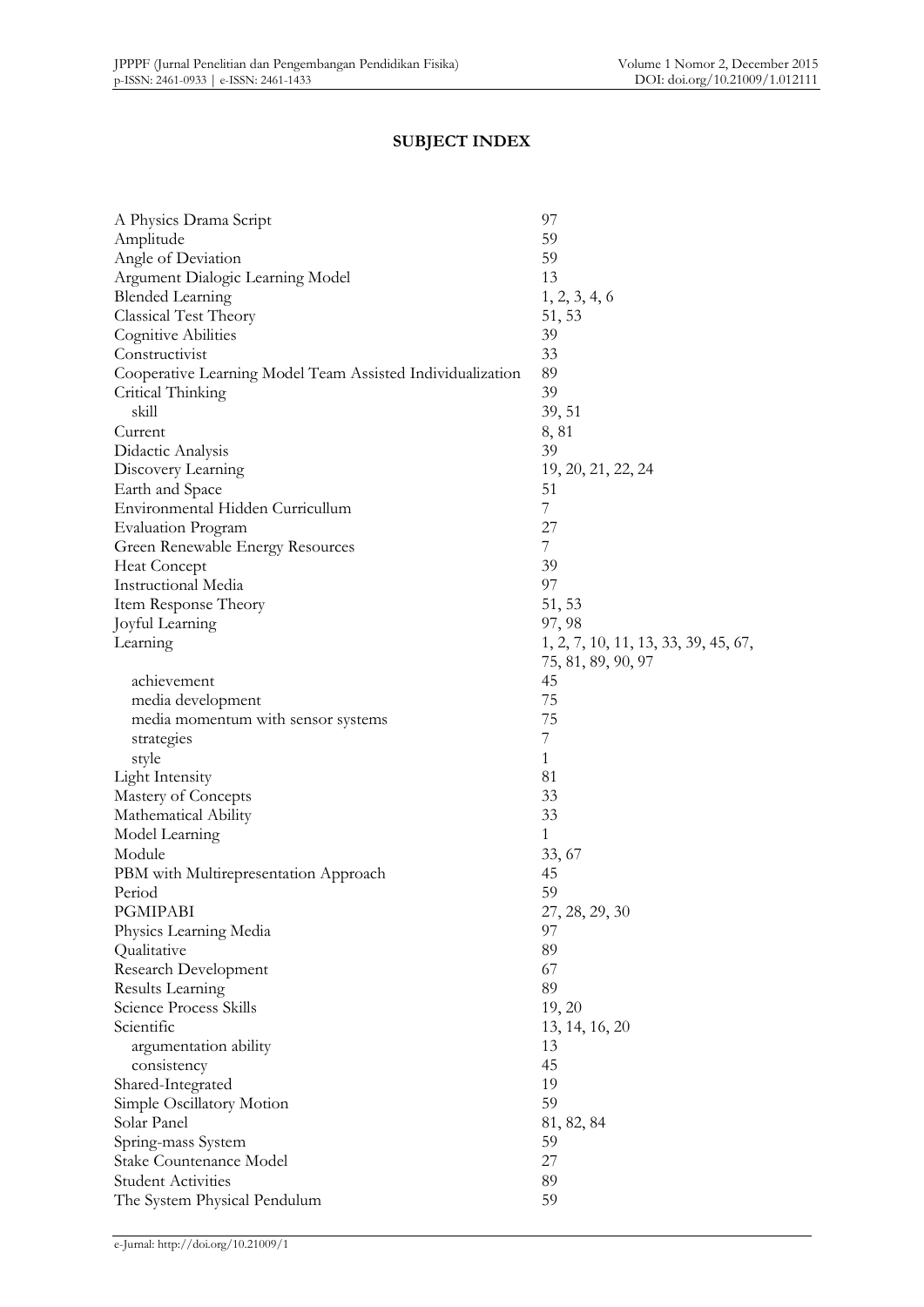| The Visual Media  |       |
|-------------------|-------|
| Voltage           | 81,82 |
| Webbed-Integrated |       |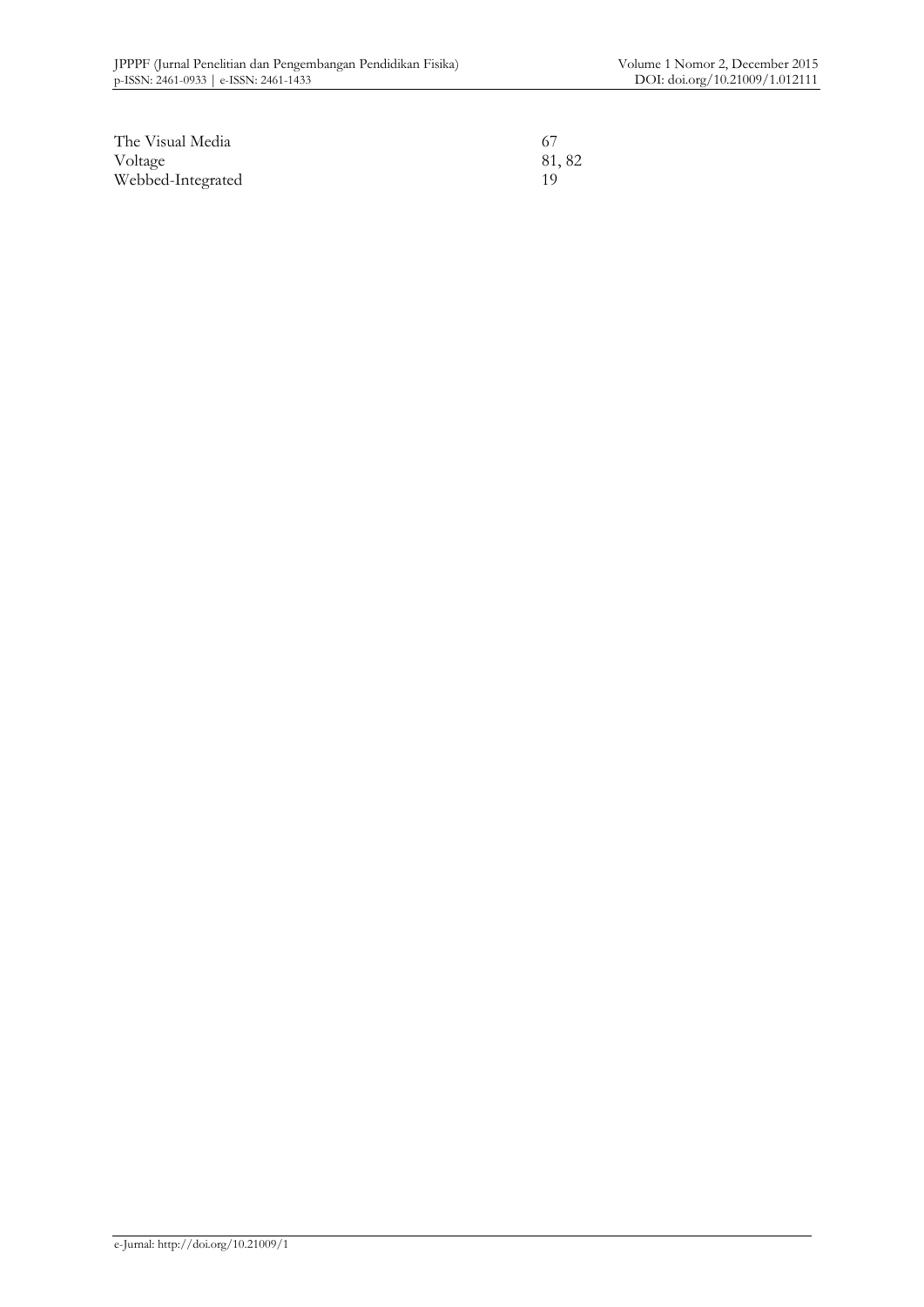#### **AUTHOR INDEX**

| Ajeng RB                 | 81           |
|--------------------------|--------------|
| Ana Ratna Wulan          | 19           |
| Annisa Permata Sari      | 45           |
| Betty Zelda Siahaan      | 97           |
| Boisandi                 | 33           |
| Dadi Rusdiana            | 51           |
| Desnita                  | 7,75         |
| Dewi Muliyati            | 97           |
| Esmar Budi               | 59           |
| Fauzi Bakri              | 67           |
| Muchlas                  | $\mathbf{1}$ |
| Muhammad Amin Said       | 89           |
| Muhammad Yusuf           | 19           |
| Muslim                   | 13           |
| Neli Fori Karliana       | 97           |
| Nurhayati                | 33           |
| Nuri Rimbawati           | 1            |
| Raihanati                | 27,75        |
| Razali Rasyid            | 67           |
| Rina Dwi A. Mulyaningsih | 67           |
| Ruliana                  | 81           |
| Saeful Karim             | 45           |
| Satriani Hanaping        | 89           |
| Selly Feranie            | 45           |
| Siti K                   | 81           |
| Sriyansyah               | 39           |
| Suhardi                  | 89           |
| Sunaryo                  | 81           |
| Susana E.                | 39           |
| Taufik Ramlan Ramalis    | 51           |
| Upik Rahma Fitri         | 75           |
| Wardani Rahayu           | 27           |
| Yetti Supriyadi          | 27           |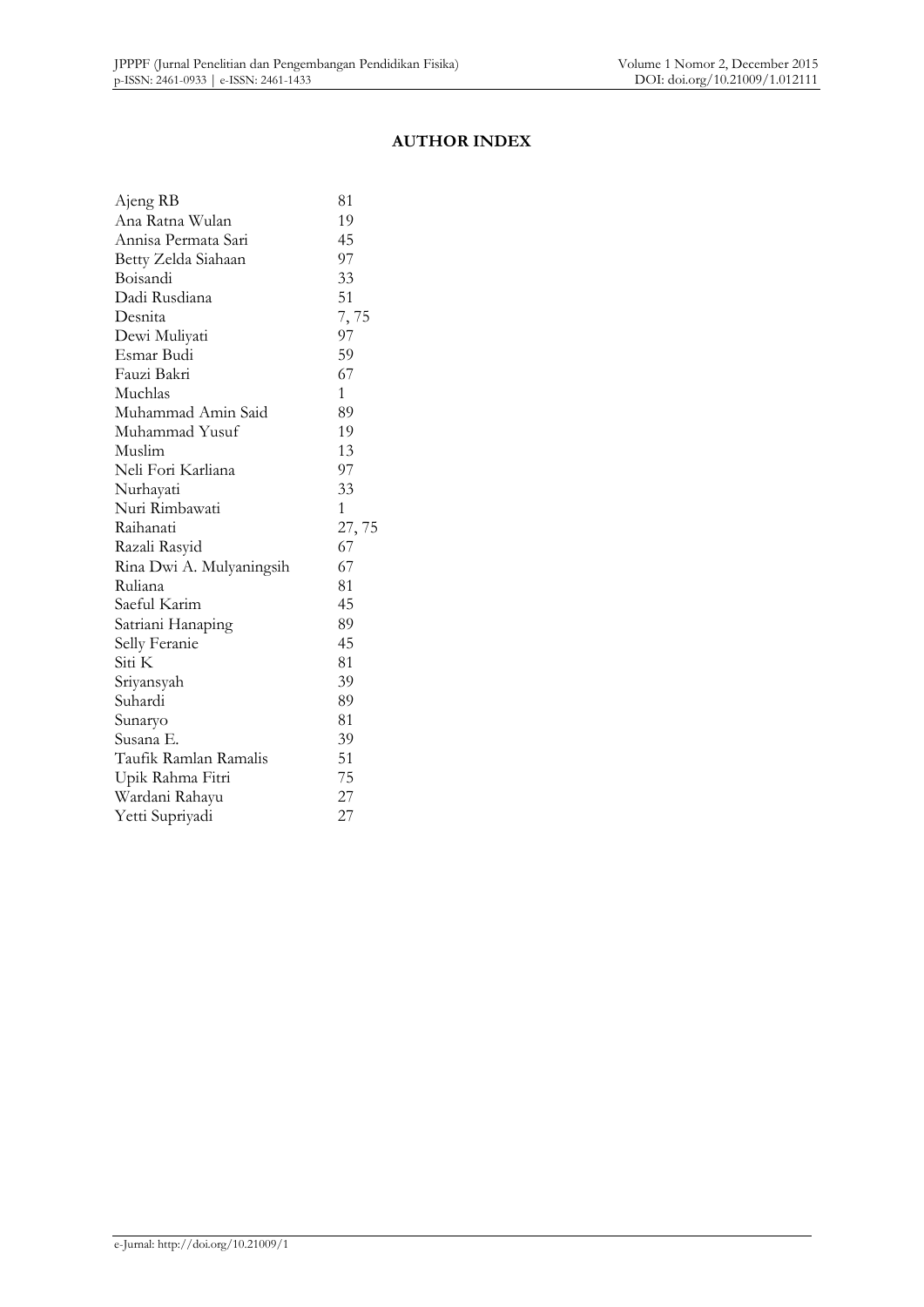#### **The Author Guidelines of JPPPF (Jurnal Penelitian dan Pengembangan Pendidikan Fisika)**

The guidelines for authors converge in manuscript templates.

#### **Manuscript Template**

Manuscript Template of JPPPF available in two version. For authors, please download at the following link.

1) [Manuscript Template \(English version\)](https://drive.google.com/open?id=0B4Xa5CiP3JF8c0ZzQjNmNXI1dHM)

2) [Manuscript Template \(Bahasa Indonesia version\)](https://drive.google.com/open?id=0B4Xa5CiP3JF8enJiTzlMSEI1LUU)

#### **Harvard Style Referencing**

JPPPF using Harvard style of writing citations and bibliography. Instructions of writing citations and bibliography please download at the following link.

[Harvard Style Referencing](https://drive.google.com/open?id=0B4Xa5CiP3JF8M0xVNk0zek0wV00)

#### **Manuscript Assessment Process**

Any accepted manuscript will be reviewed by at least two reviewers, plus editorial comments. The author is required to revised the manuscript according to reviewer comments and editors. Editor team will process it for later publication. For peer review process diagrams please go to [Peer Review Process](http://journal.unj.ac.id/unj/index.php/jpppf/reviewprocess) page.

### **Submission Technical Summary**

1) JPPPF (manuscript template) format [\(Manuscript Template of JPPPF\)](http://journal.unj.ac.id/unj/index.php/jpppf/manuscripttemplate).

2) Format of JPPPF reference list [\(Refrence Format JPPPF\)](http://tiny.cc/FormatRefJPPPF).

3) Please fill form of Statement Letter and Copyright Transfer JPPPF [\(Copyright Transfer Form\)](https://form.jotform.me/72668472702462)

4) Selected paper will be published in JPPPF Volume 1: June 2015 or December 2015 (the author should completed all review and revision process).

5) Submit papers and revised papers submitted through the journal submission system, tutorials and instructions can be seen on the next points below.

6) Registration tutorial at JPPPF [\(How to Register in JPPPF\)](https://youtu.be/VsVdfjGES2s).

7) Tutorial submit in JPPPF [\(How to Submit in JPPPF\)](https://youtu.be/AwNlxiaeVys).

8) Tutorial: tutorial read the review results and upload the revised file (Review Result and Revised [File\)](https://www.youtube.com/watch?v=WlCydgQdrMY).

9) Instructions for writing mathematical equations in New Office 365 (Equation Editor in New [Office 365\)](http://journal.unj.ac.id/unj/index.php/jpppf/equation)

10) Each notification will be sent via email, the author should check the notification through the journal account and registered email.

11) Peer review process diagrams please go to [Peer Review Process](http://journal.unj.ac.id/unj/index.php/jpppf/reviewprocess) page.